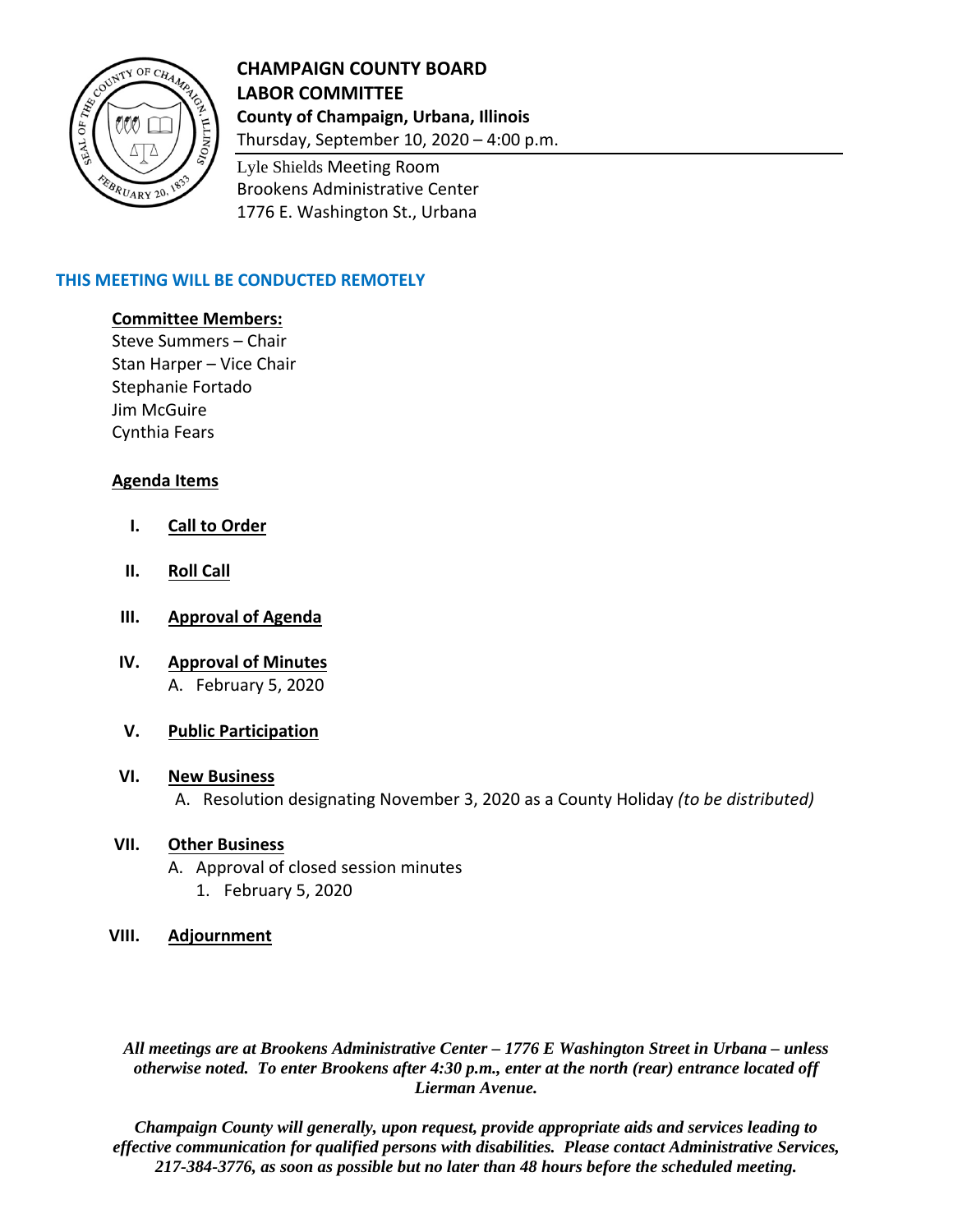|                |                          | <b>CHAMPAIGN COUNTY BOARD</b>                                                                                                                                                                                      |
|----------------|--------------------------|--------------------------------------------------------------------------------------------------------------------------------------------------------------------------------------------------------------------|
|                | ASSESSMENT OF CHARGE     | <b>LABOR COMMITTEE</b>                                                                                                                                                                                             |
|                |                          | County of Champaign, Urbana, Illinois                                                                                                                                                                              |
|                |                          | Wednesday, February 5, 2020 - 4:00 p.m.                                                                                                                                                                            |
|                |                          | Jennifer K. Putman Meeting Room                                                                                                                                                                                    |
|                | <b>FEBRUARY 20, 1833</b> | <b>Brookens Administrative Center</b>                                                                                                                                                                              |
|                |                          | 1776 E. Washington St., Urbana<br>$\prime$                                                                                                                                                                         |
| 8              |                          |                                                                                                                                                                                                                    |
| 9              |                          | <b>MINUTES</b> - Subject to Approval                                                                                                                                                                               |
| 10<br>11       |                          | <b>MEMBERS PRESENT:</b><br>Stan Harper (Vice Chair), Stephanie Fortado, Jim McGuire, Steve<br>Summers (Chair)                                                                                                      |
| 12<br>13<br>14 |                          | Cynthia Fears<br><b>MEMBERS ABSENT:</b>                                                                                                                                                                            |
| 15<br>16<br>17 |                          | <b>OTHERS PRESENT:</b><br>Darlene Kloeppel (County Executive), Tami Ogden (Deputy<br>Director of Finance), Dustin Heuerman (Sheriff), Giraldo Rosales<br>(County Board Chair), Megan Robison (Recording Secretary) |
| 18             |                          |                                                                                                                                                                                                                    |
| 19             | Ι.                       | <b>Call to Order</b>                                                                                                                                                                                               |
| 20             |                          |                                                                                                                                                                                                                    |
| 21             |                          | Chair Summers called the meeting to order at 4:12 p.m.                                                                                                                                                             |
| 22<br>23       | ΙΙ.                      | <b>Roll Call</b>                                                                                                                                                                                                   |
| 24             |                          |                                                                                                                                                                                                                    |
| 25             |                          | A verbal roll call was taken, and a quorum was declared present.                                                                                                                                                   |
| 26             |                          |                                                                                                                                                                                                                    |
| 27             | Ш.                       | <b>Approval of Agenda</b>                                                                                                                                                                                          |
| 28             |                          |                                                                                                                                                                                                                    |
| 29             |                          | <b>MOTION</b> by Mr. Harper to approve the agenda; seconded by Mr. McGuire. Upon vote,                                                                                                                             |
| 30             |                          | the MOTION CARRIED unanimously.                                                                                                                                                                                    |
| 31             |                          |                                                                                                                                                                                                                    |
| 32             | IV.                      | <b>Approval of Minutes</b>                                                                                                                                                                                         |
| 33             |                          | A. March 25, 2019                                                                                                                                                                                                  |
| 34<br>35       |                          | B. July 31, 2019                                                                                                                                                                                                   |
| 36             |                          | MOTION by Ms. Fortado to approve the minutes of March 25, 2019 and July 31, 2019;                                                                                                                                  |
| 37             |                          | seconded by Mr. Harper. Upon vote, the MOTION CARRIED unanimously.                                                                                                                                                 |
| 38             |                          |                                                                                                                                                                                                                    |
| 39             | V.                       | <b>Public Participation</b>                                                                                                                                                                                        |
| 40             |                          |                                                                                                                                                                                                                    |
| 41             |                          | None                                                                                                                                                                                                               |
| 42             |                          |                                                                                                                                                                                                                    |
| 43             | VI.                      | Closed Session Pursuant to 5 ILCS 120/2(c)2 to Consider Collective Negotiating Matters                                                                                                                             |
| 44             |                          | Between the County and its Employees or their Representatives                                                                                                                                                      |
| 45             |                          |                                                                                                                                                                                                                    |